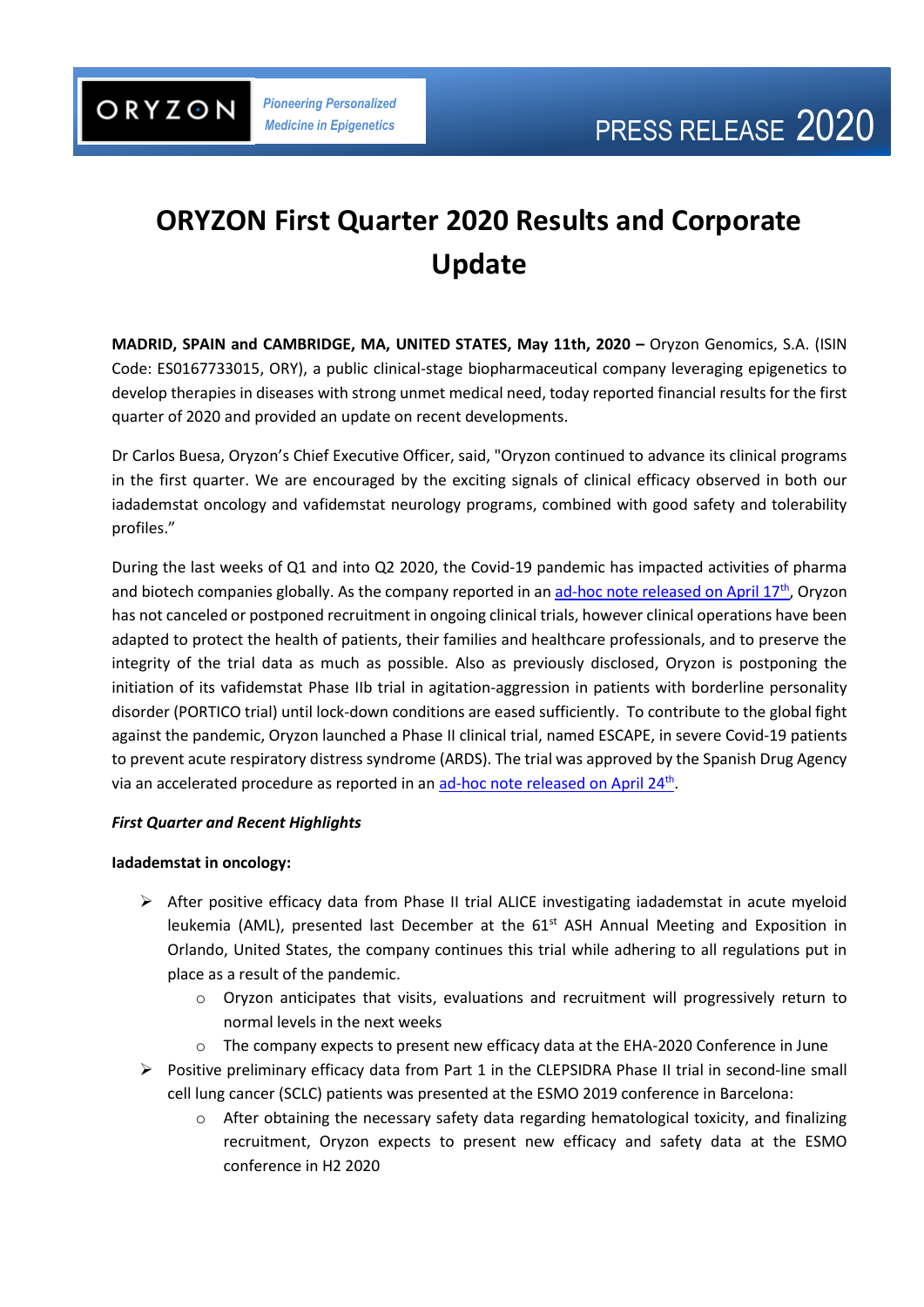#### **Vafidemstat in neurological disease:**

- $\triangleright$  Positive efficacy data of vafidemstat in the treatment of aggression in severe and moderate Alzheimer's disease (AD) patients from the Phase II REIMAGINE-AD trial were reported at the AAT-AD/PD Conference in early April. The company had previously reported positive Phase IIa REIMAGINE efficacy data of vafidemstat in the treatment of aggression in psychiatric patients.
- ➢ Preliminary data from the ongoing Phase-IIa trial in mild and moderate AD patients treated for 6 months in Europe (ETHERAL-EU) were also presented at the AAT-AD/PD Conference in early April. ETHERAL is a randomized, double-blind, 3-arm, parallel-group study with a 24-week placebocontrolled period.
	- o 117 patients randomized in the EU cohort
	- o Primary endpoint met: positive safety data after 6 months of vafidemstat treatment
	- $\circ$  First in human data support pharmacological activity in the brain: vafidemstat reduced the CSF levels of the inflammatory biomarker YKL40 in treated patients. Strong YKL40 reduction after vafidemstat treatment has been previously observed in brain and spinal cord in multiple sclerosis (MS) animal models
	- $\circ$  Signals of improvement in the levels of neurogranin (a synaptic damage biomarker) and NFL were also presented
- ➢ We continue the parallel arm of the ETHERAL trial in the USA (ETHERAL-US).
- $\triangleright$  The company also continues the execution of the extension phase of the SATEEN Phase IIa clinical trial evaluating vafidemstat in MS in patients with the secondary progressive form of the disease up to a maximum of 18 months of vafidemstat treatment.

### *Financial Update: First Quarter 2020 Financial Results*

Research and development (R&D) expenses were \$4.3 million for the last 3 months ended March 31, 2020 compared to \$2.6 million for the last 3 months ended March 31, 2019. The \$1.7 million increase was driven primarily by expenses associated with advancing the company's clinical trials.

General and administrative expenses were \$0.9 million for the last 3 months ended March 31, 2020 and for 3 months ended March 2019.

Net loss was \$1.1 million for the last 3 months ended March 31, 2020, compared to net loss of \$1.0 million for the last 3 months ended March 2019.

Cash, cash equivalents and marketable securities totaled \$32.3 million as of March 31, 2020, compared to \$32.7 million as of March 31, 2019.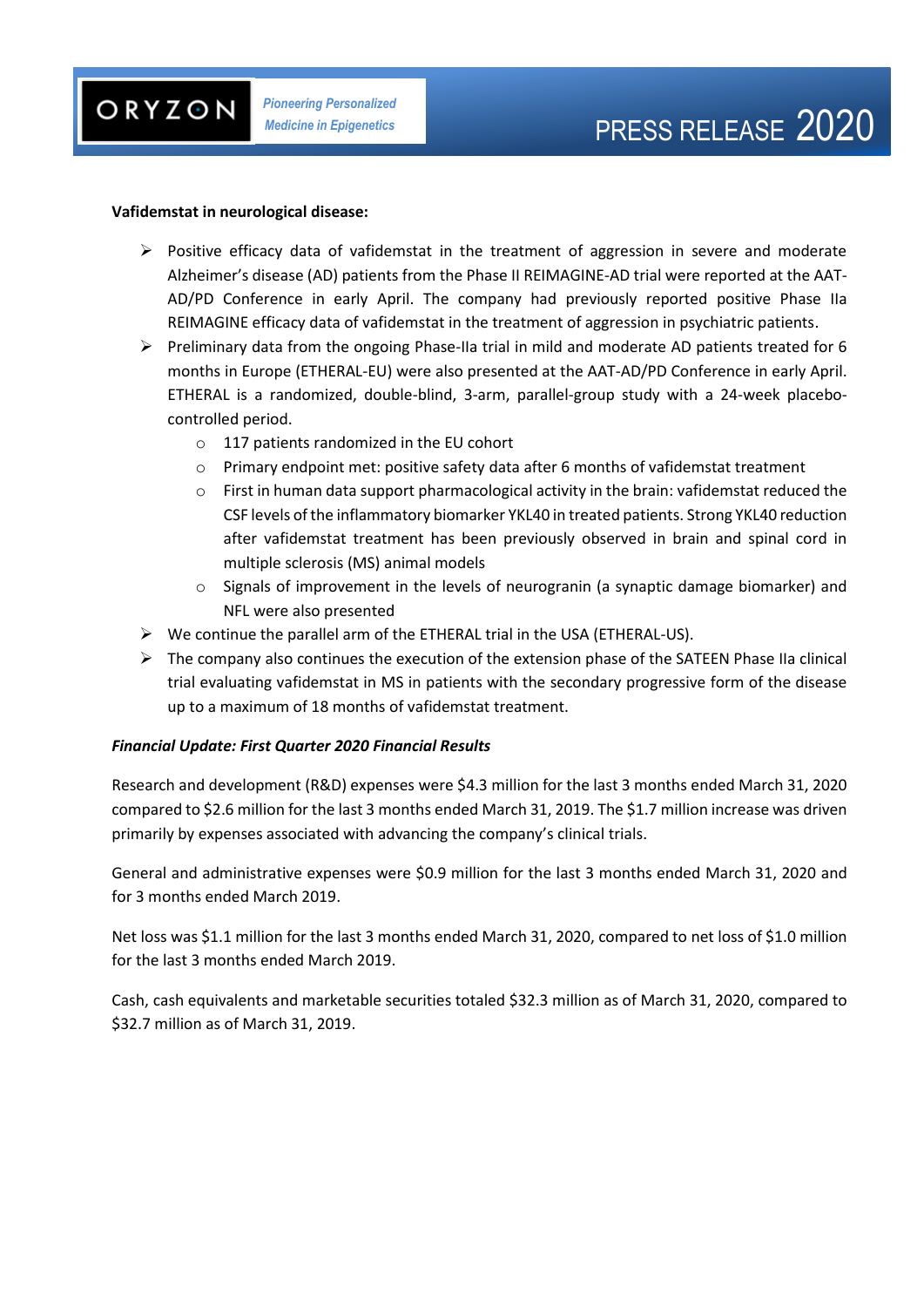ORYZON

*Pioneering Personalized Medicine in Epigenetics*

## **ORYZON GENOMICS SA BALANCE SHEET DATA (UNAUDITED)** (Amounts in thousands US \$)

|                                   | March 31st,<br>2020 | March 31st.<br>2019 |
|-----------------------------------|---------------------|---------------------|
| Cash and cash equivalents         | 32,121              | 32,551              |
| Marketable securities             | 155                 | 159                 |
| <b>Total Assets</b>               | 84.301              | 73,158              |
| Deferred revenue                  | Ω                   | O                   |
| <b>Total Stockholders' equity</b> | 65.709              | 49.240              |

### **ORYZON GENOMICS SA**

## STATEMENTS OF OPERATIONS (UNAUDITED)<sup>1</sup> (US \$, amounts in thousands except per share data)

|                                                                                             | <b>Three Months Ended</b><br>March 31st |              |
|---------------------------------------------------------------------------------------------|-----------------------------------------|--------------|
|                                                                                             | 2020                                    | 2019         |
| Collaboration Revenue                                                                       | O                                       | O            |
| <b>Operating expenses:</b><br><b>Research and Development</b><br>General and administrative | 4,316<br>846                            | 2,610<br>876 |
| <b>Total operating expenses</b>                                                             | 5,161                                   | 3,486        |
| <b>Loss from Operations</b>                                                                 | $-5,161$                                | $-3,486$     |
| Other income, net                                                                           | 4,013                                   | 2,497        |
| <b>Net Loss</b>                                                                             | $-1,148$                                | -989         |
| <b>Net Financial &amp; Tax</b>                                                              | -116                                    | -368         |
| <b>Net Result</b>                                                                           | -1.264                                  | -1,356       |

| Loss / profit per share allocable to common stockholders: |  |  |  |  |
|-----------------------------------------------------------|--|--|--|--|
| -0.04                                                     |  |  |  |  |
| -0.04                                                     |  |  |  |  |
|                                                           |  |  |  |  |

#### Weighted average Shares outstanding

| <b>Basic</b>   | 45.488.554 | 38,454,637 |
|----------------|------------|------------|
| <b>Diluted</b> | 45,488,554 | 38,454,637 |

<sup>1</sup> Spanish GAAP

\* Exchange Euro/Dollar (1.096 for 2020 and 1.1235 in 2019)